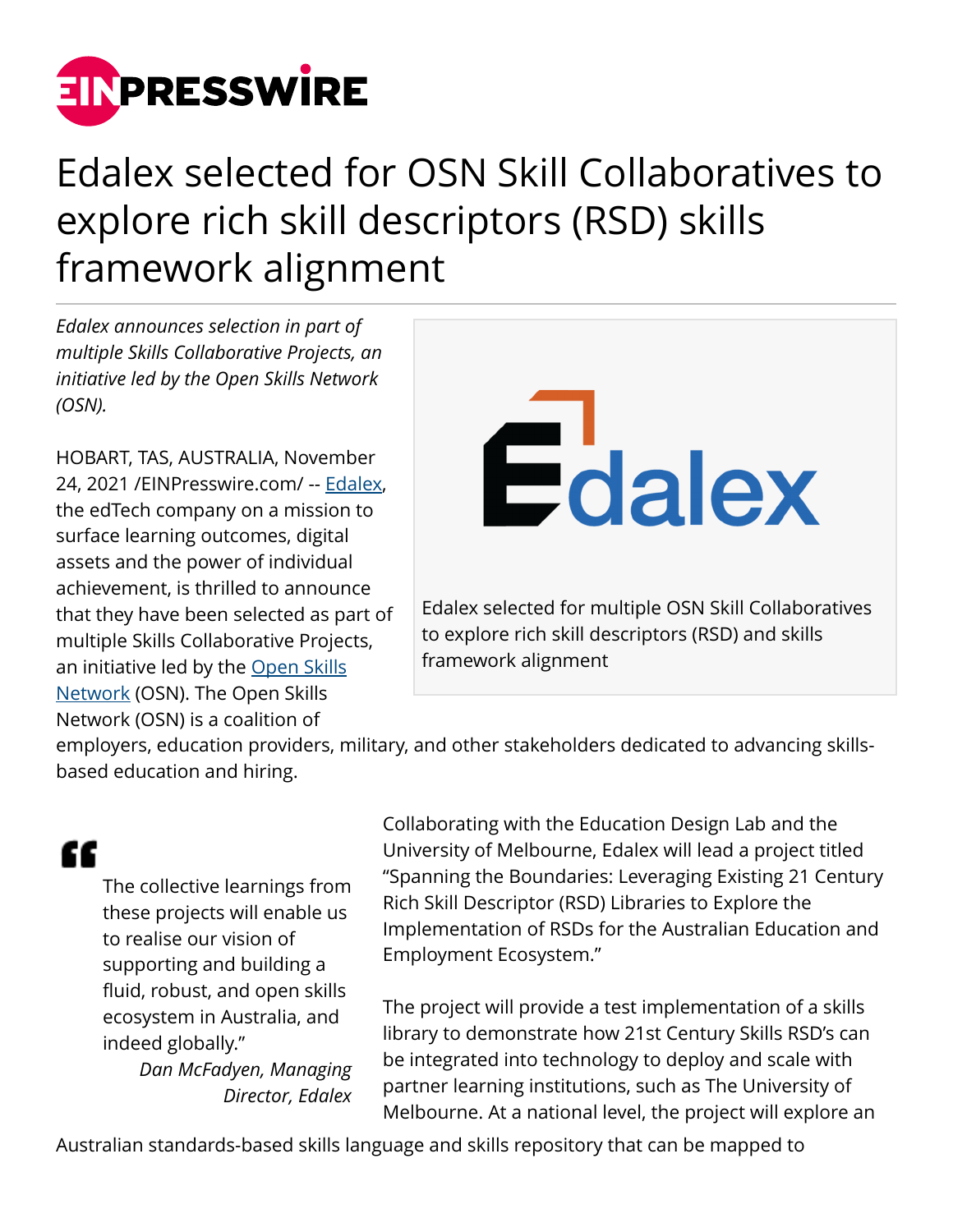Australian education frameworks. It is anticipated that this will provide a common skills "language" to inform and help unify numerous Government led skills initiatives and translate skills into RSD format for open access by all parties.

"The [Melbourne School of Professional](https://mspace.unimelb.edu.au/) [and Continuing Education](https://mspace.unimelb.edu.au/) (MSPACE), working as the key locus of professional and continuing education on behalf of the University of



Melbourne, is delighted to partner with both the Education Design Lab and Edalex on this project," said Associate Professor Josephine Lang, Academic Program Director (HASS) and lead academic for micro-credentialing at the School.

"This collaboration will enable us to leverage rich skills descriptor libraries to support the earners of our Melbourne MicroCerts, creating opportunities for them to clearly demonstrate the skills they attain through their study with us."

"Education Design Lab is thrilled to partner on this exciting project to catalyse skills to the benefit of learners around the world," said Naomi Boyer, Senior Director, Skills and Data Ecosystem at Education Design Lab.

"Working with Edalex and the University of Melbourne to integrate the Lab's 21st century skills competency framework rich skills descriptor collection into the frameworks and digital microcredentials offered by these partners provides a foundational demonstration of the emergent skills ecosystem."

Edalex will also be involved in a second OSN project, titled "Korus Connect Perpetual Professional Development", which will involve Flinders University, Intrinsic Learning, and KORUS Connect. The focus of this project will be to develop a skills framework using rich skills descriptors (RSD's) and exploring implementation options for chaplaincy and community workers.

"Edalex is very excited to be chosen to participate in this round of collaborative projects with our partners," said Dan McFadyen, Managing Director, Edalex. "Participation in these collaborative projects allows us to develop requirements for additional platform functionality against real skills data and established RSD libraries. The collective learnings from these projects will enable us to realise our vision of supporting and building a fluid, robust, and open skills ecosystem in Australia, and indeed globally."